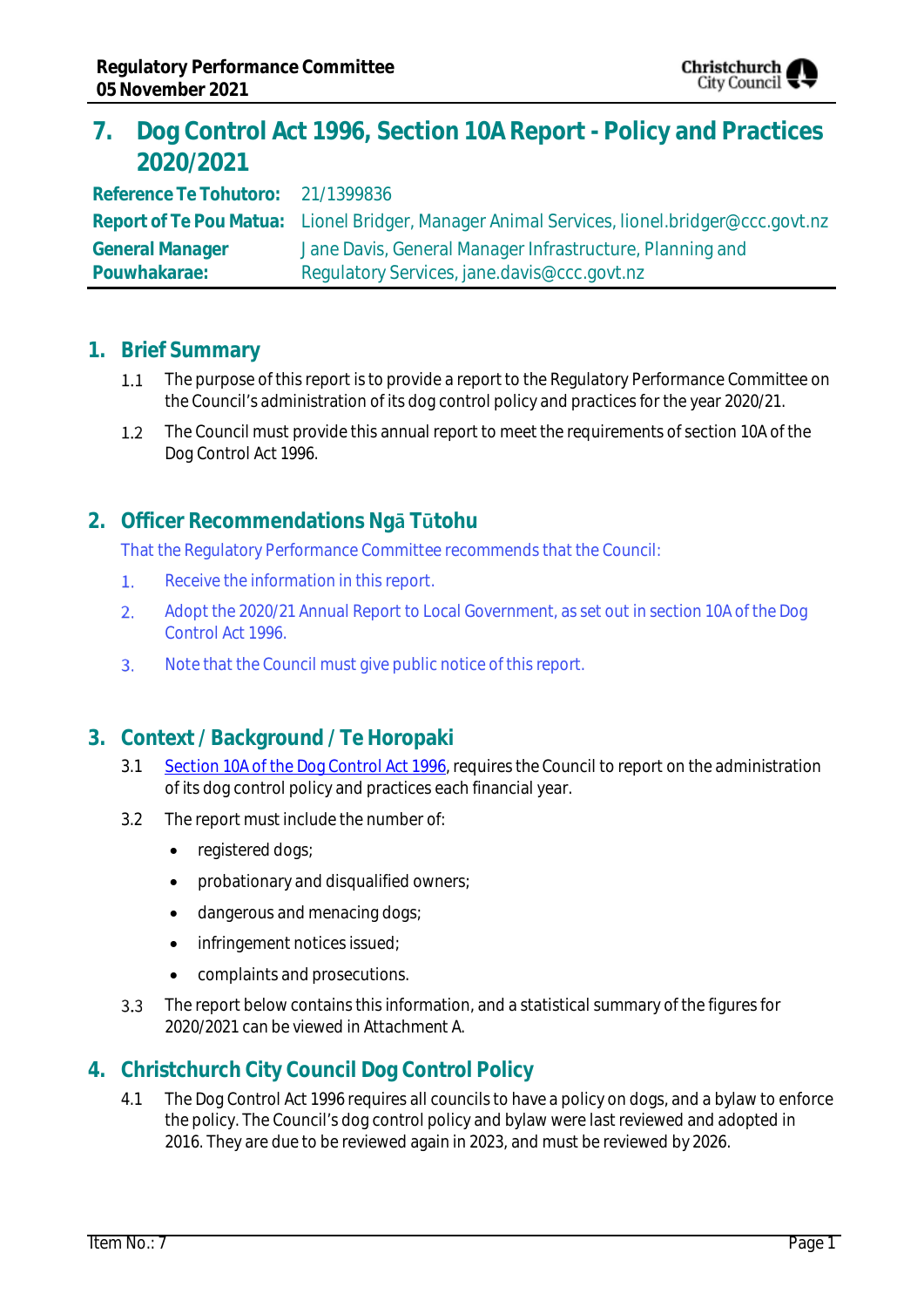- 4.2 They cover the matters required by the Dog Control Act, and aim to balance regulatory controls to allow for the recreational needs of dogs and their owners with appropriate controls to minimise the danger, distress or nuisance that may be caused by dogs.
- 4.3 The Dog Control Policy:
	- links to the Dog Control Bylaw;
	- sets out the obligations of dog owners;
	- sets out the requirements around the registration and micro-chipping of dogs;
	- $\bullet$  sets the framework for prohibited and leashed areas, and other special areas (dog parks);
	- requires a licence to own more than two dogs;
	- identifies mechanisms for promoting responsible dog ownership and interaction with dogs, including education and training;
	- sets out ways of managing troublesome dog owners and dogs, including probationary and disqualified owners, and dangerous or menacing dogs';
	- contains information on seizing dogs, impounding dogs and adopting dogs from the Council dog shelter facility;
	- sets out the approach to issuing of infringement notices;
	- lists the prohibited and leashed dog control areas in the district.

## **5.** Section 10A Dog Control Act Report for 2020/21

- 5.1 This report provides a summary of the administration of the Council's dog control policy and practices for the period ending 30 June 2021.
- 5.2 **Dog Registration**

The Council registered 2,189 new dogs, bringing the total number of dogs on the Council's dog registration database to 42,191.

### 5.3 **Probationary Owners**

*Probationary Owners:* A probationary owner cannot become the owner of any new dogs (but may keep any registered dogs they already have), and must dispose of any unregistered dogs. Probationary owners may be required to undertake dog owner education or attend a dog obedience course, or both. Probationary dog owner status generally applies for up to two years, but may end sooner. Sections 21-24 of the Dog Control Act set out matters relating to dog owners being classified as probationary owners, including the process for objecting to the classification.

For the reporting period, six dog owners were put on probation.

5.4 **Disqualified Owners**

*Disqualified dog owners:* A disqualified dog owner cannot be the registered owner of a dog (for a specified period), and must dispose of every dog that they may own. Disqualified dog owner status can apply for up to five years. Sections 25-28 of the Dog Control Act set out matters relating to dog owners being classified as disqualified owners, including the process for objecting to the classification, and appealing to the District Court.

For the reporting period, nine dog owners were disqualified from owning dogs.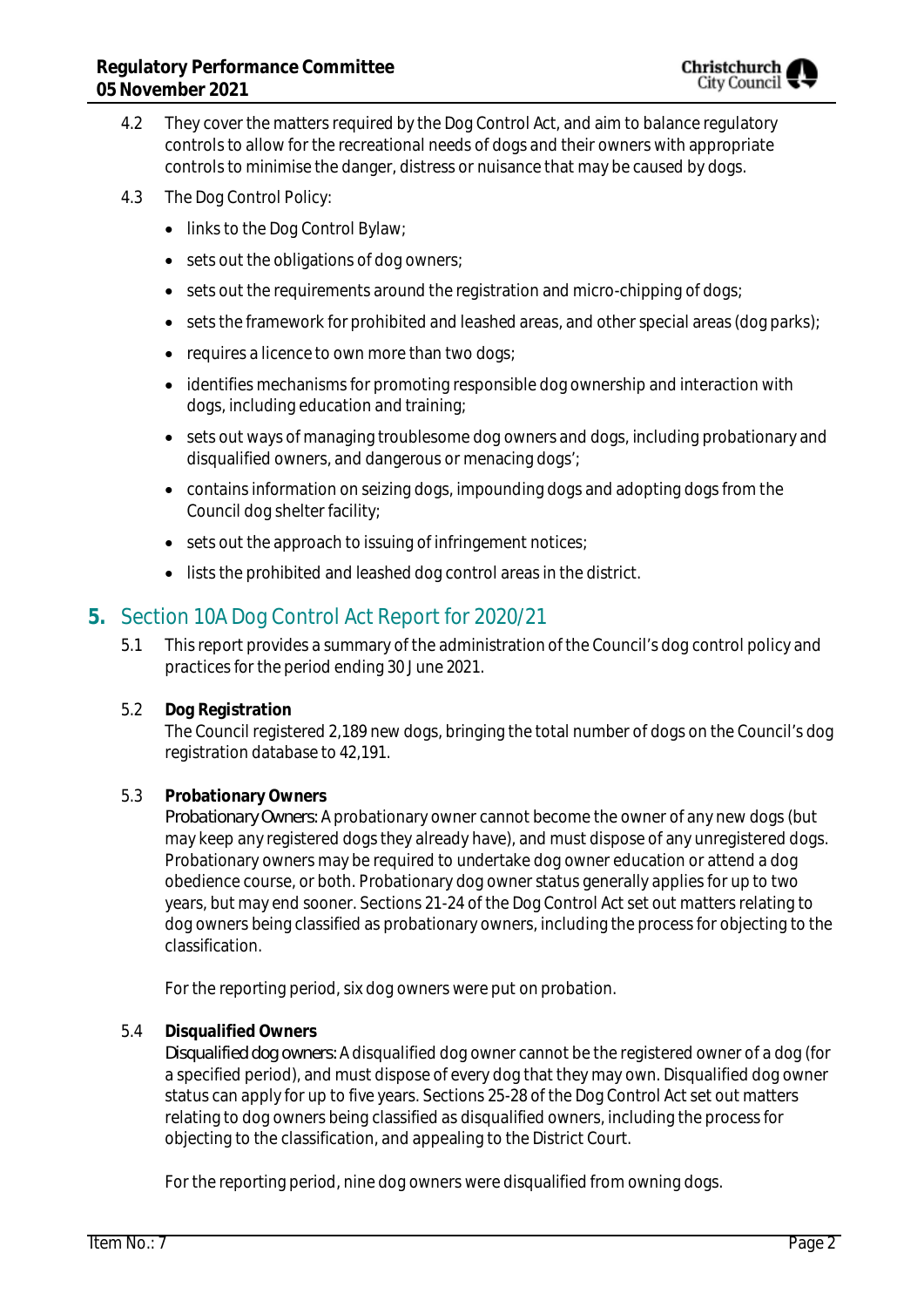### 5.5 **Dangerous Dog Classifications**

The Council must classify a dog as dangerous based on the owner being convicted of certain offences, or based on sworn evidence that the dog is aggressive and constitutes a threat to the safety of people, stock, poultry, domestic animals or protected wildlife. As set out in section 31 of the Dog Control Act, Dangerous dogs:

- must be kept within a securely fenced section of the owner's property (and dog-free access to the house must be available at all times);
- must be muzzled and on a leash in all public places and private ways;
- must be de-sexed:
- incur a registration fee that is 50% higher than a standard dog registration fee;
- must not be sold or given away without the written consent of the Council;
- maintain their status as a dangerous dog no matter where they live in New Zealand.

The Council classified 9 dogs as dangerous under section 31 of the Dog control Act 1996, adjusting the total number of dogs on the dangerous dog register to 56.

5.6 **Menacing Dog Classification**

The Council can classify a dog as menacing if it constitutes a threat to the safety of people, stock, poultry, domestic animals or protected wildlife, based on the dog's behaviour or characteristics typically associated with the dog's breed or type, as set out in section 33A of the Dog Control Act. Menacing dogs must be muzzled and on a leash in all public places and private ways. The Council may require dogs classified as menacing to be de-sexed.

For the reporting period, 41 dogs were classified as menacing, putting the total number of dogs in this category on the Council's register to 138.

#### 5.7 **Infringement Notices Issued**

The Council issued 1,081 infringement notices for breaches against the Dog Control Act 1996, as follows:

- 14 for failing to comply with Classification requirements;
- 3 for failing to comply with the bylaw;
- 1 for failing to comply with a barking abatement notice;
- 49 for failure to microchip a dog;
- 214 for failing to keep a dog confined or controlled;
- 786 for failing to register a dog;
- 10 for failure to supply information;
- 1 for false statement relating to registration;
- 3 for obstruction of a Dog Control Officer.
- 5.8 **Dog-related complaints**

The Council investigated 1,031 priority one complaints (dogs attacking persons, stock, poultry, domestic animals and protected wildlife or traffic hazards relating to wandering stock on roads).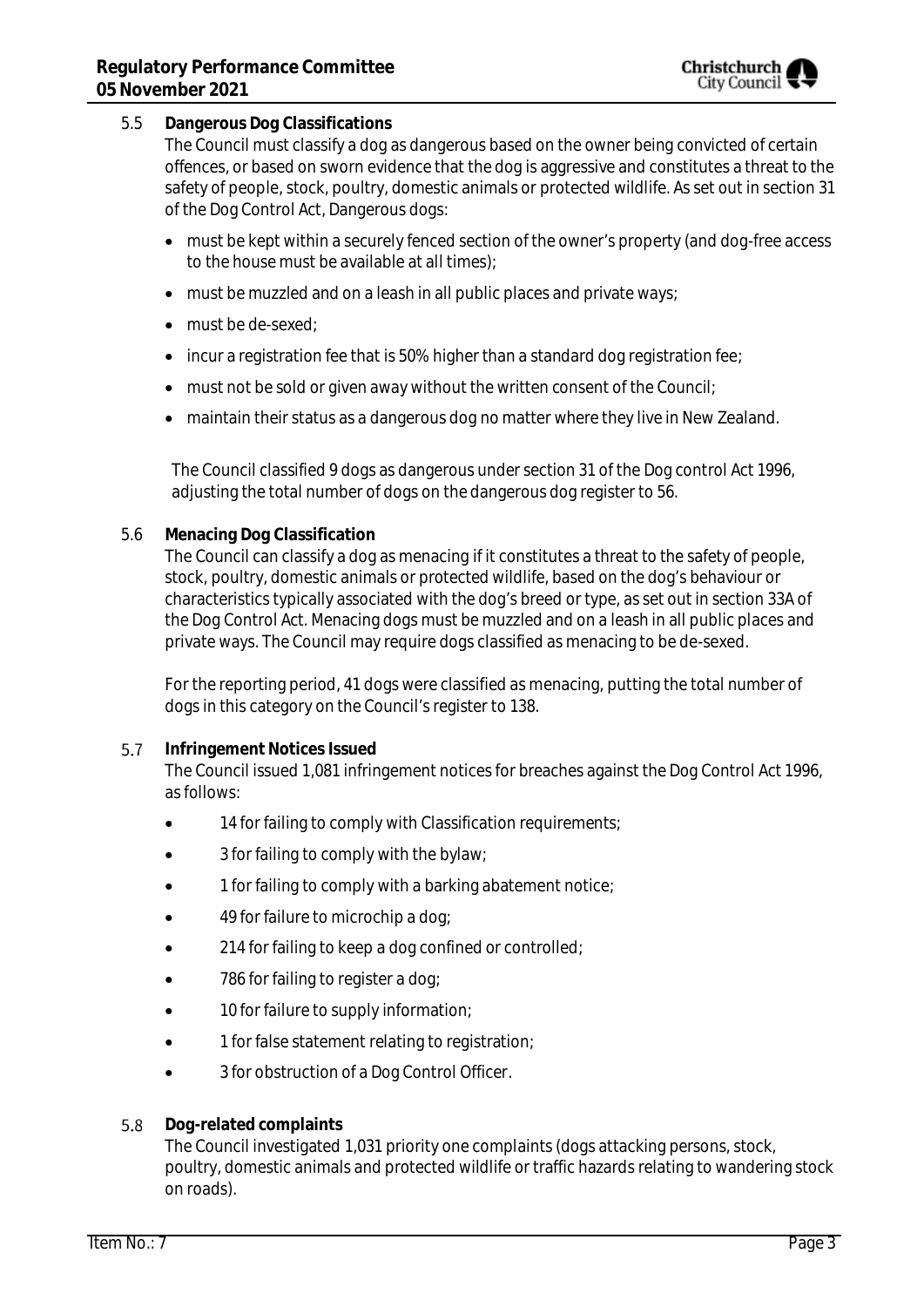

The Council received 4,794 complaints relating to dogs barking, dogs wandering, dogs fouling, dogs rushing, and dogs not being registered.

#### 5.9 **Prosecutions**

The Council took one prosecution, which is currently before the Courts.

### **Found Dogs**

The Council was notified of 2,705 found dogs. Of these:

- 2,030 dogs were returned to their owners;
- 675 dogs were impounded. Of those dogs impounded:
	- 563 were claimed by their owners from the animal shelter;
	- 97 dogs were rehomed;
	- 15 dogs were euthanised.

### 5.2 **Education**

Education talks were provided to 4,025 children as part of 59 Dog Smart Programmes, and 16 educational talks were provided to 320 adults.

Educational programmes have been specifically designed for both children and adults to mitigate negative outcomes and promote safety and awareness around dogs in our community. This is a free community service.

5.3 **Microchipping**

The Dog Control Act, section 36(A) requires that all dogs (with the exception of dogs defined as working dogs) be fitted with a microchip transponder that provides the name, sex, breed, colour, registration number and the name, date of birth and address of the owner.

The microchipping can be undertaken by vets or Animal Control Officers. The Animal Management Team offers this as a free service.

Microchips help to reunite dogs with their owners. All dogs that are impounded are scanned. If no microchip is found, they are microchipped at the shelter before being returned to their owner or rehomed.

For the reporting period, 566 dogs were microchipped.

### **Attachments Ngā Tāpirihanga**

| No. | Title                                    |  |
|-----|------------------------------------------|--|
|     | Section 10A Report - Statistical Summary |  |

Additional background information may be noted in the below table:

| Name<br>Document | $- \cdot \cdot$<br>ink<br>$\sim$<br>nrs |  |
|------------------|-----------------------------------------|--|
|                  |                                         |  |